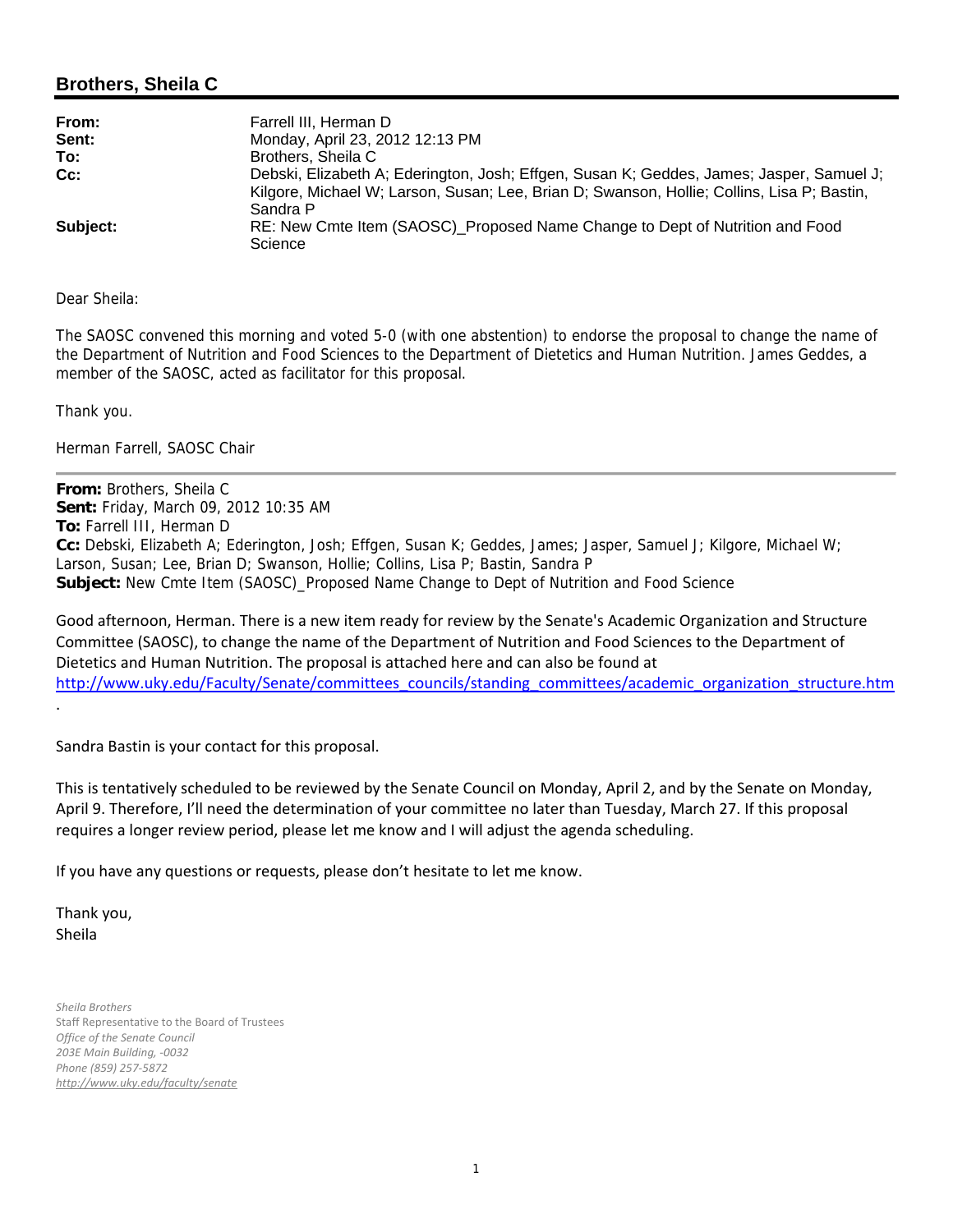

**Office of the Dean** College of Agriculture S-123 Agricultural Science Bldg. North Lexington, KY 40546-0091 (859) 257-4772 Fax: (859) 323-2885 www.uky.edu

MEMORANDUM

- TO: Hollie Swanson Senate Council Chair
- FROM: Scott Smith M.Seat Smith
- DATE: November 7, 2011
- RE: Departmental Name and Course Prefix Change in the School of Human Environmental Sciences: From Department of Nutrition & Food Science (NFS) to Department of Dietetics & Human Nutrition (DHN)

A name and course prefix change for the Department of Nutrition & Food Science in the College of Agriculture has been approved by vote by the following faculty bodies:

- Department of NFS faculty: October 14, 2011 unanimous approval
- COA Ag Faculty Council: October 19, 2011 unanimous approval
- COA Chairs: October 21, 2011 unanimous approval
- School of Human Environmental Sciences Faculty: October 2011, 32-1 in favor
- COA Graduate Curriculum Committee: October 26, 2011 unanimous approval

COA Undergraduate Curriculum Committee: October 28, 2011 unanimous approval

The associate deans and I also fully support the change to DHN (note there is no plan at this time to change the names of any certificate or degree programs).

The name and prefix change reflects better that the department offers two undergraduate degrees: Human Nutrition, which is a pre-professional preparatory program, and Dietetics. The department also offers a master's degree in Hospitality and Dietetics Administration. Additionally, the department offers a Dietetic Internship and a Coordinated Program, which are professional programs leading to becoming a Registered Dietitian. These are accredited by the Commission on Accreditation for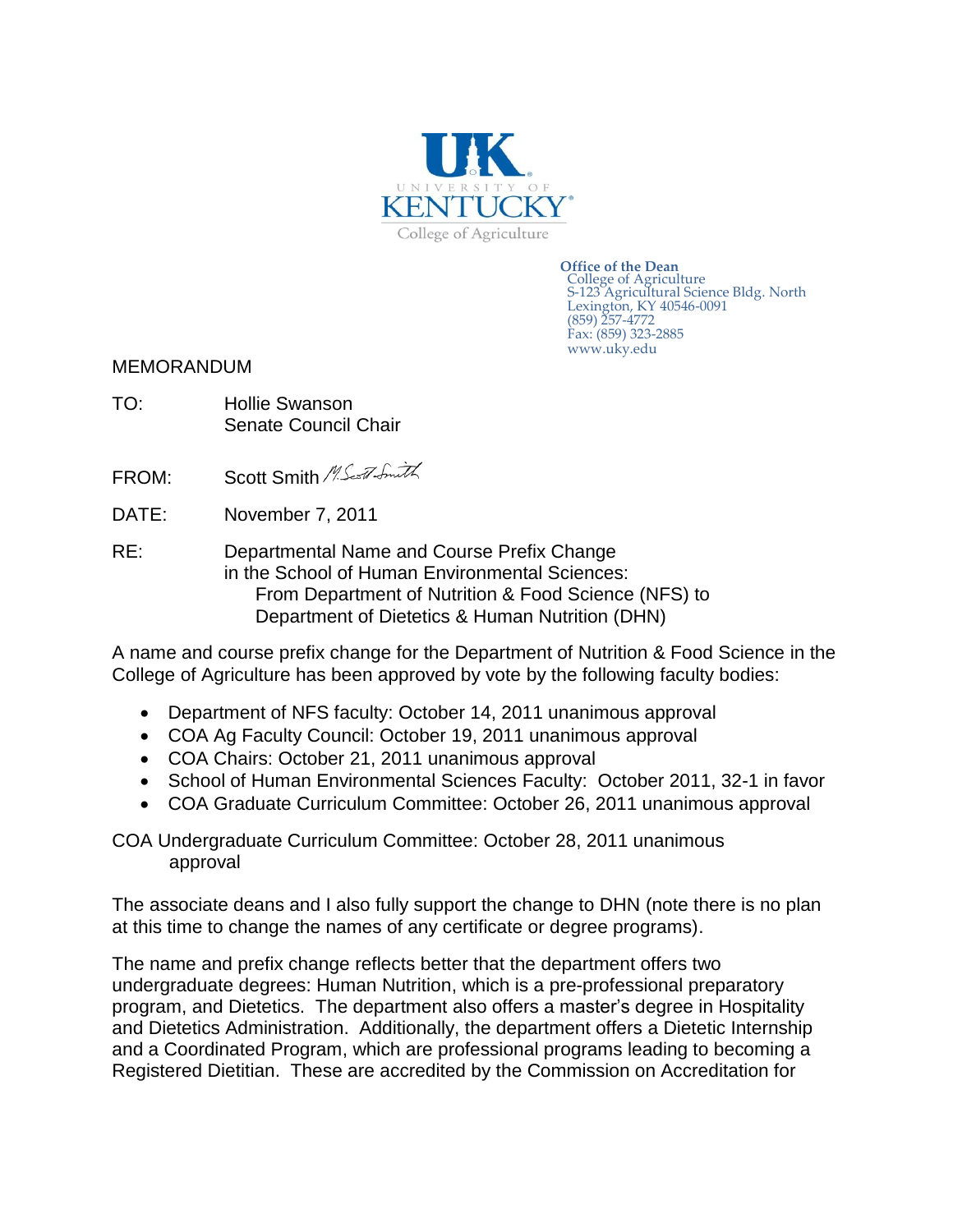Dietetics Education (CADE). CADE is the accrediting body of the Academy of Nutrition and Dietetics (formerly the American Dietetic Association).

To summarize the department's programs:

- Two bachelor's degrees and one master's degree awarded under the one CIP code – 19.0501 (BS in Human Nutrition – major –Human Nutrition (HUNU major code – BSHN degree code and BS in Dietetics – major-Nutrition & Food Science: Dietetics (NFSC major code – BSD degree code)
- An MS with major in Home Economics-Hospitality & Dietetics Administration (HEHD major code - MS degree code).
- There is also a certification only code at the graduate level -CERTE-GSfor those students who enter UK at the post-baccalaureate graduate level to go into the Dietetics Internship program and are not continuing in the master's program.

Although food science is a part of the curriculum for all programs in the department, it is not the main emphasis, nor is it why students choose these majors. The department wants to make a clear distinction between dietetics and human nutrition and the Department of Animal & Food Science's Food Science program. As a result, the department wishes to align their name and course prefixes more closely with the Academy of Nutrition and Dietetics and to better reflect the dietetic and human nutrition degree awarding capability.

Supporting documents regarding the departmental vote and other college votes are attached.

Thank you.

Attachments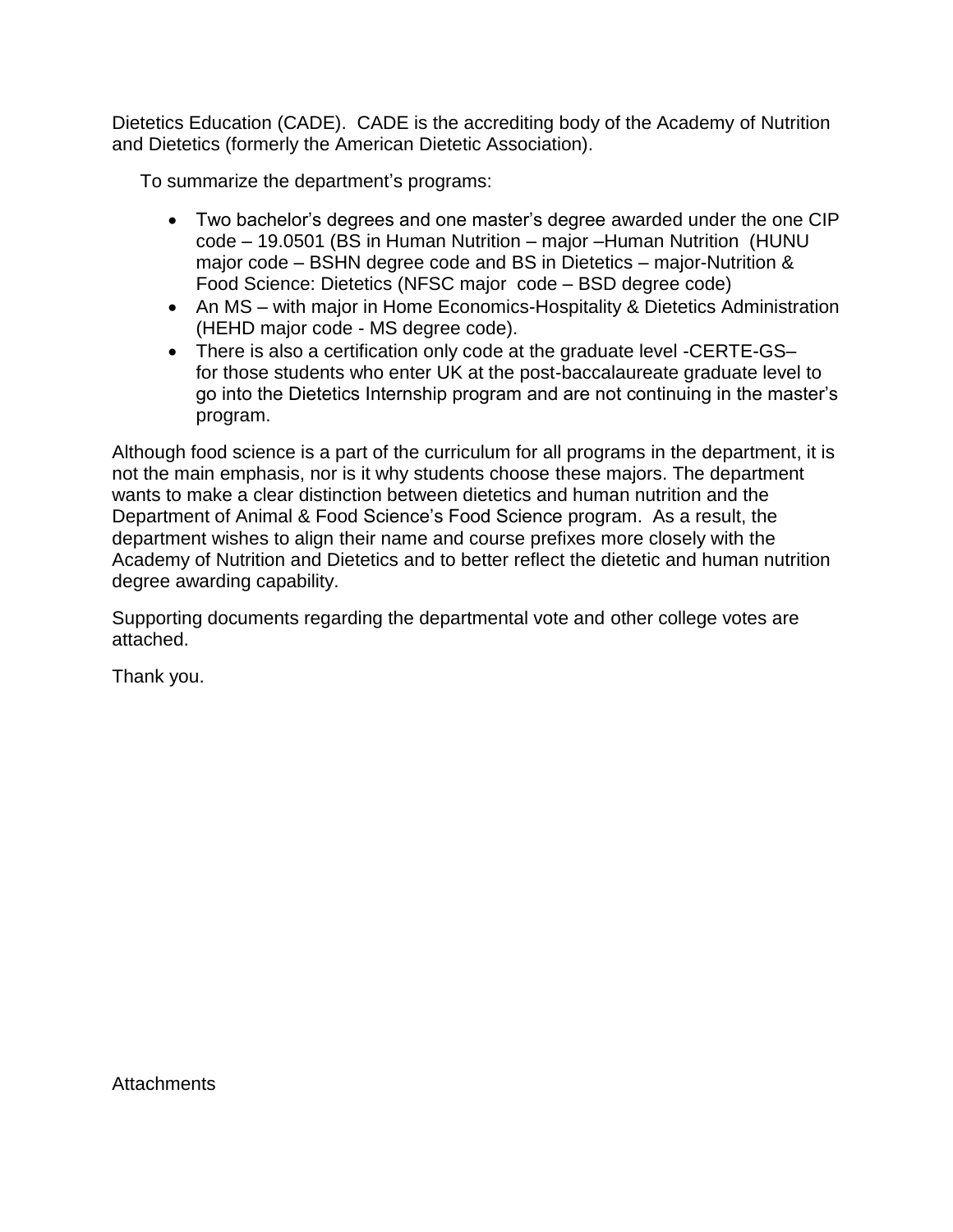## Addendum: Department of Nutrition and Food Science Course Prefix Change from Nutrition and Food Science (NFS) to Dietetics and Human Nutrition (DHN)

| <b>Current Prefix</b> | New Prefix      |
|-----------------------|-----------------|
| <b>NFS 101</b>        | <b>DHN 101</b>  |
| <b>NFS 212</b>        | <b>DHN212</b>   |
| <b>NFS 241</b>        | <b>DHN 241</b>  |
| <b>NFS 301</b>        | <b>DHN 301</b>  |
| <b>NFS 302</b>        | <b>DHN 302</b>  |
| <b>NFS 304</b>        | <b>DHN 304</b>  |
| <b>NFS 311</b>        | <b>DHN 311</b>  |
|                       | <b>DHN 312</b>  |
| <b>NFS 312</b>        |                 |
| <b>NFS 315</b>        | <b>DHN 315</b>  |
| <b>NFS 340</b>        | <b>DHN 340</b>  |
| <b>NFS 342</b>        | <b>DHN 342</b>  |
| <b>NFS 346</b>        | <b>DHN 346</b>  |
| <b>NFS 403</b>        | <b>DHN 403</b>  |
| <b>NFS 408G</b>       | <b>DHN 408G</b> |
| <b>NFS 474</b>        | <b>DHN 474</b>  |
| <b>NFS 475</b>        | <b>DHN 475</b>  |
| <b>NFS 480</b>        | <b>DHN 480</b>  |
| <b>NFS 510</b>        | <b>DHN 510</b>  |
| <b>NFS 512</b>        | <b>DHN 512</b>  |
| <b>NFS 514</b>        | <b>DHN 514</b>  |
| <b>NFS 515</b>        | <b>DHN 515</b>  |
| <b>NFS 516</b>        | <b>DHN 516</b>  |
| <b>NFS 517</b>        | <b>DHN 517</b>  |
| <b>NFS 518</b>        | <b>DHN 518</b>  |
| <b>NFS 591</b>        | <b>DHN 591</b>  |
| <b>NFS 603</b>        | DHN 603         |
| <b>NFS 607</b>        | <b>DHN 607</b>  |
| <b>NFS 610</b>        | <b>DHN 610</b>  |
| <b>NFS 620</b>        | <b>DHN 620</b>  |
| <b>NFS 630</b>        | <b>DHN 630</b>  |
| <b>NFS 640</b>        | <b>DHN 640</b>  |
| <b>NFS 646</b>        | <b>DHN 646</b>  |
| <b>NFS 648</b>        | <b>DHN 648</b>  |
| <b>NFS 690</b>        | <b>DHN 690</b>  |
| <b>NFS 694</b>        | <b>DHN 694</b>  |
| <b>NFS 704</b>        | <b>DHN 704</b>  |
| <b>NFS 748</b>        | <b>DHN 748</b>  |
| <b>NFS 768</b>        | <b>DHN 768</b>  |
| <b>NFS</b><br>770     | <b>DHN 770</b>  |
| <b>NFS 772</b>        | <b>DHN 772</b>  |
| <b>NFS 781</b>        | <b>DHN 781</b>  |
| <b>NFS</b>            | <b>DHN 782</b>  |
| 782<br><b>NFS</b>     |                 |
| 784                   | <b>DHN 784</b>  |
| <b>NFS 790</b>        | <b>DHN 790</b>  |
| <b>NFS 800</b>        | <b>DHN 800</b>  |
| <b>NFS 808</b>        | <b>DHN 808</b>  |
| <b>NFS 810</b>        | <b>DHN 810</b>  |
| <b>NFS 812</b>        | <b>DHN 812</b>  |
| <b>NFS 814</b>        | <b>DHN 814</b>  |
| <b>NFS 816</b>        | <b>DHN 816</b>  |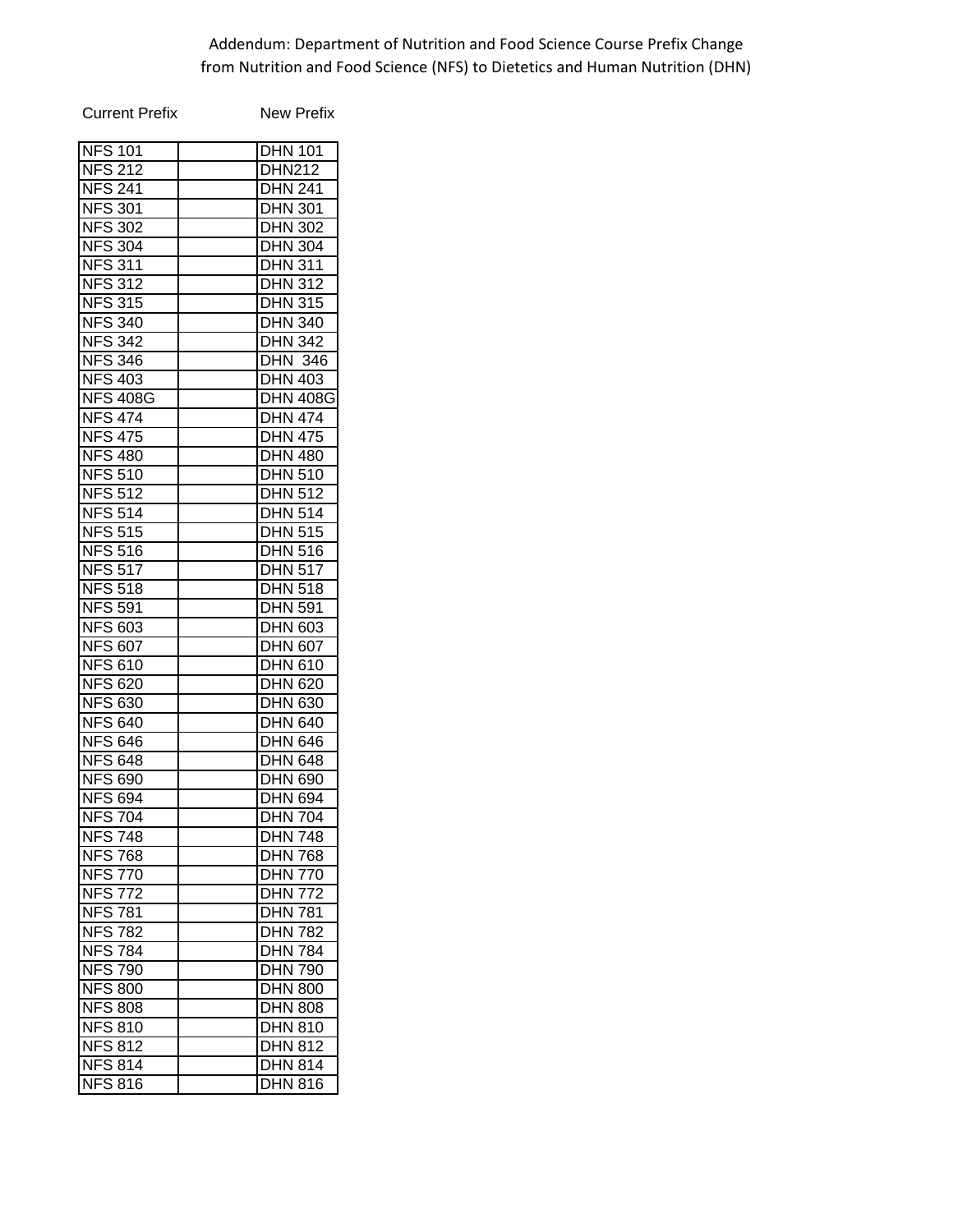October 14, 2011

Dr. Grabau,

In light of the name change for the American Dietetic Association, to the Academy of Nutrition and Dietetics, the NFS faculty voted unanimously to revisit the previously forwarded name change. As a faculty, we would like to forward the **Department of Dietetics and Human Nutrition** as our new name and new course prefix. **The vote was 10-0 in favor**. Please let me know how to proceed.

Joyfully, **Sandra** Sandra Bastin, PhD, RD, LD Department Interim Chair Extension Professor Nutrition and Food Science 203A Funkhouser University of Kentucky Lexington, Kentucky 40506-0054 859-257-3800 (office) 859-257-3707 (fax)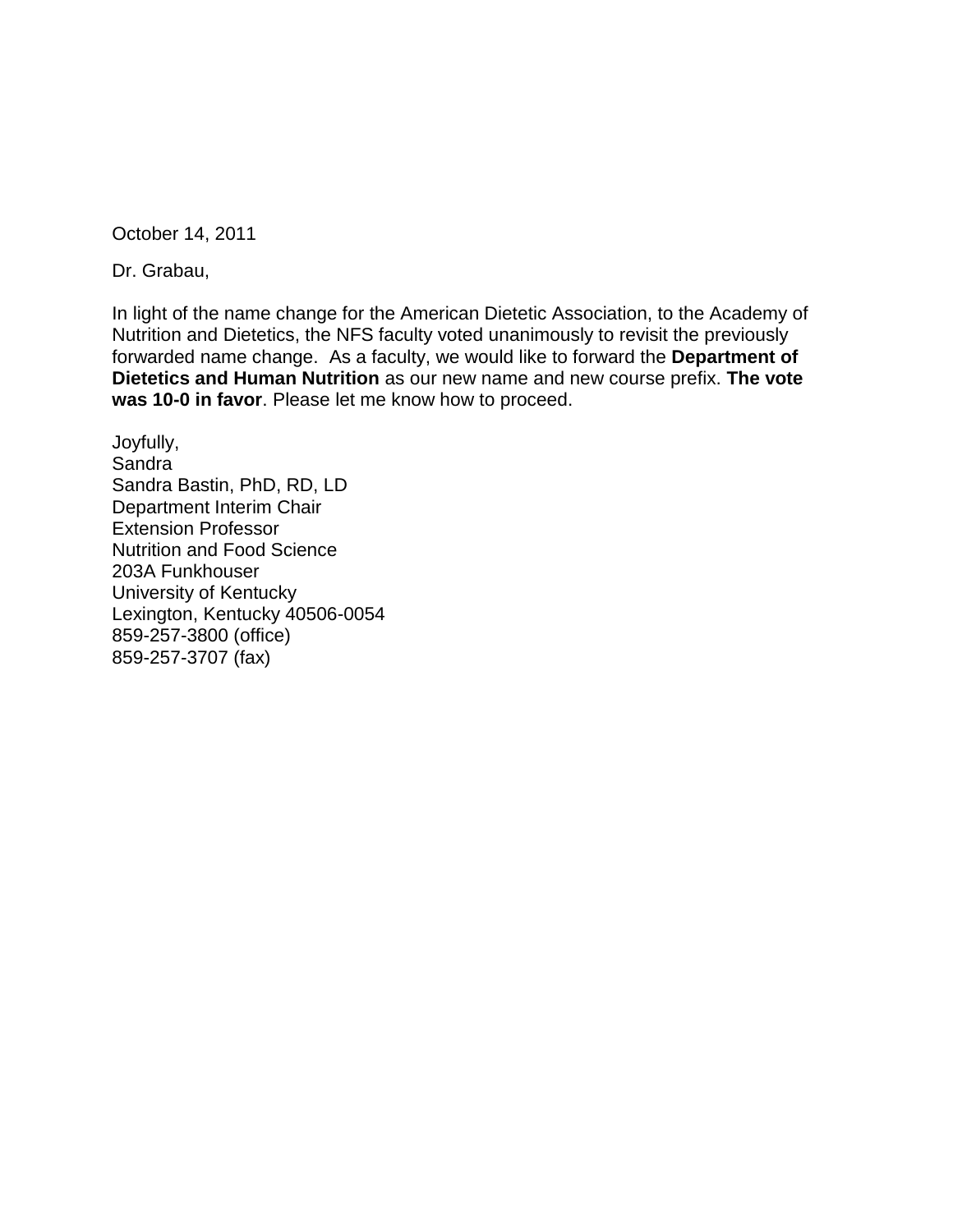October 19, 2011

Lisa,

I have heard from everyone and everyone agreed on the name change.

Thanks

Brian Lee, chair Ag Faculty Council

Brian D. Lee, Ph.D. Department of Landscape Architecture College of Agriculture University of Kentucky S305 Agriculture Science Building 1100 Nicholasville Road Lexington, Kentucky 40546-0091 (859) 257-7205 [blee@uky.edu](mailto:blee@uky.edu) <http://www.uky.edu/Ag/LA/KLEAR/KLEAR.htm>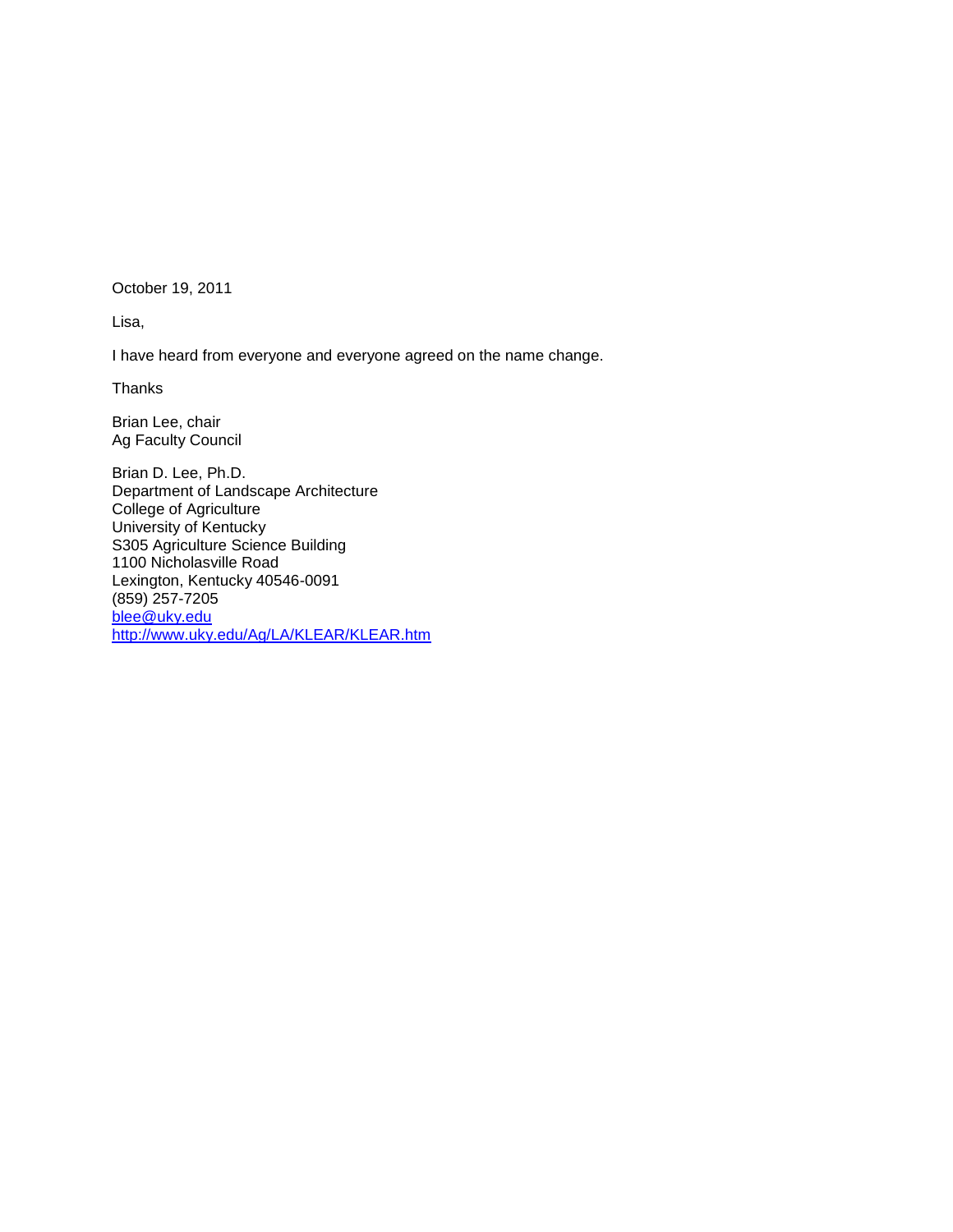October 21, 2011

Lisa,

The College of Ag Department Chairs unanimously support the name change to Dietetics and Human Nutrition.

John Obrycki

Sent: Monday, October 17, 2011 3:21 PM To: [COA-CHAIRSDIR-L@LSV.UKY.EDU](mailto:COA-CHAIRSDIR-L@LSV.UKY.EDU) Subject: Vote on departmental name change

Department Chairs,

The faculty in the Department of Nutrition and Food Science have voted unanimously to change the name of their Department and course prefix to the Department of Dietetics and Human Nutrition.

As part of the review process within the College of Agriculture, Department chairs are asked to vote on departmental name changes.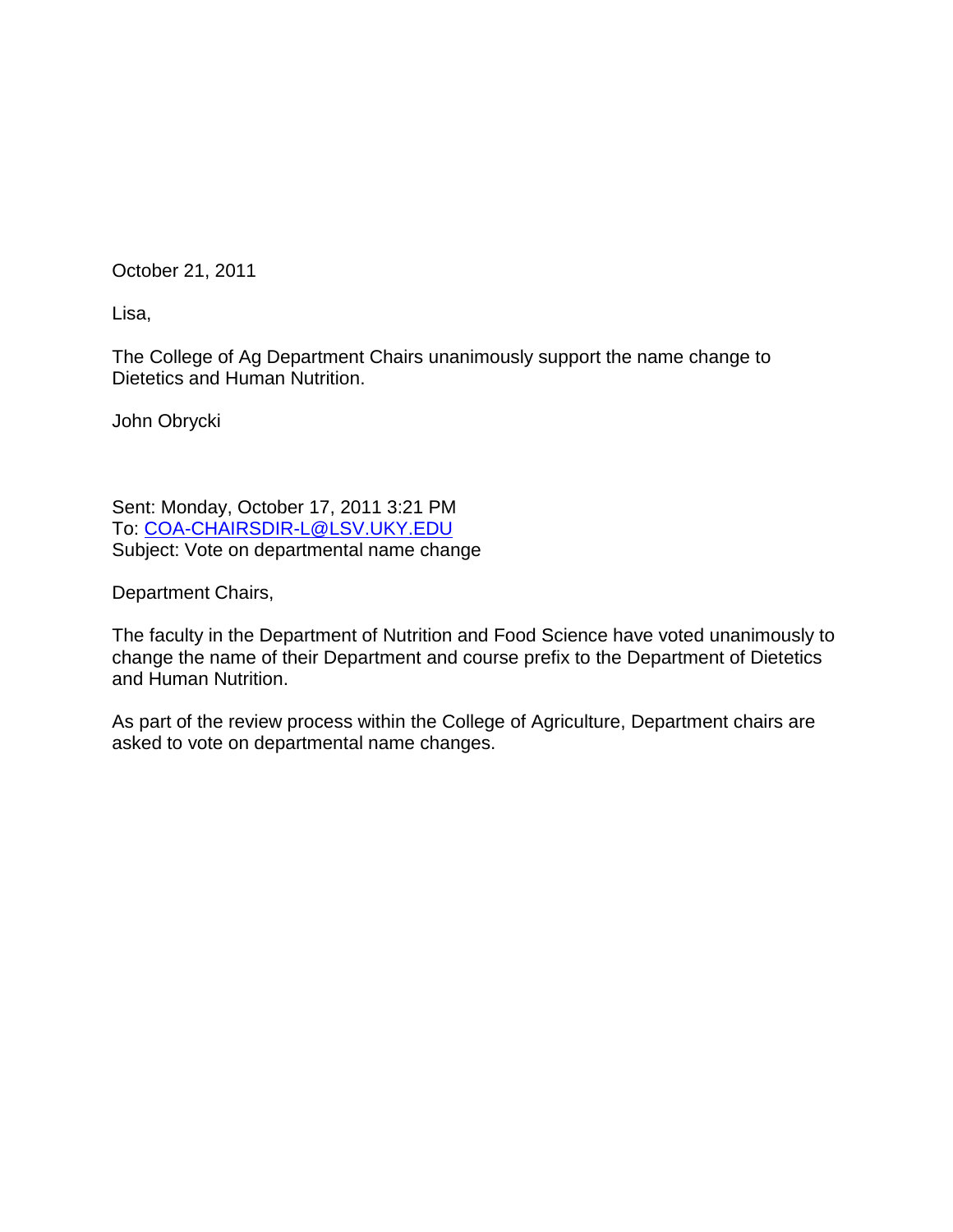October 26, 2011

Graduate Curriculum Committee—the votes are in from our e-meeting—unanimously in favor of both the series of FAM course changes and the departmental name change for NFS. Thanks for your prompt responses.

Larry J. Grabau

Associate Dean for Instruction

Office of Academic Programs

College of Agriculture

University of Kentucky

N6 Ag Sci N

Lexington, KY 40546-0091

E-mail: [Larry.Grabau@uky.edu](mailto:Larry.Grabau@uky.edu)

Phone: 859-257-3469

FAX: 859-257-5212

Web: [www.ca.uky.edu/students](http://www.ca.uky.edu/students)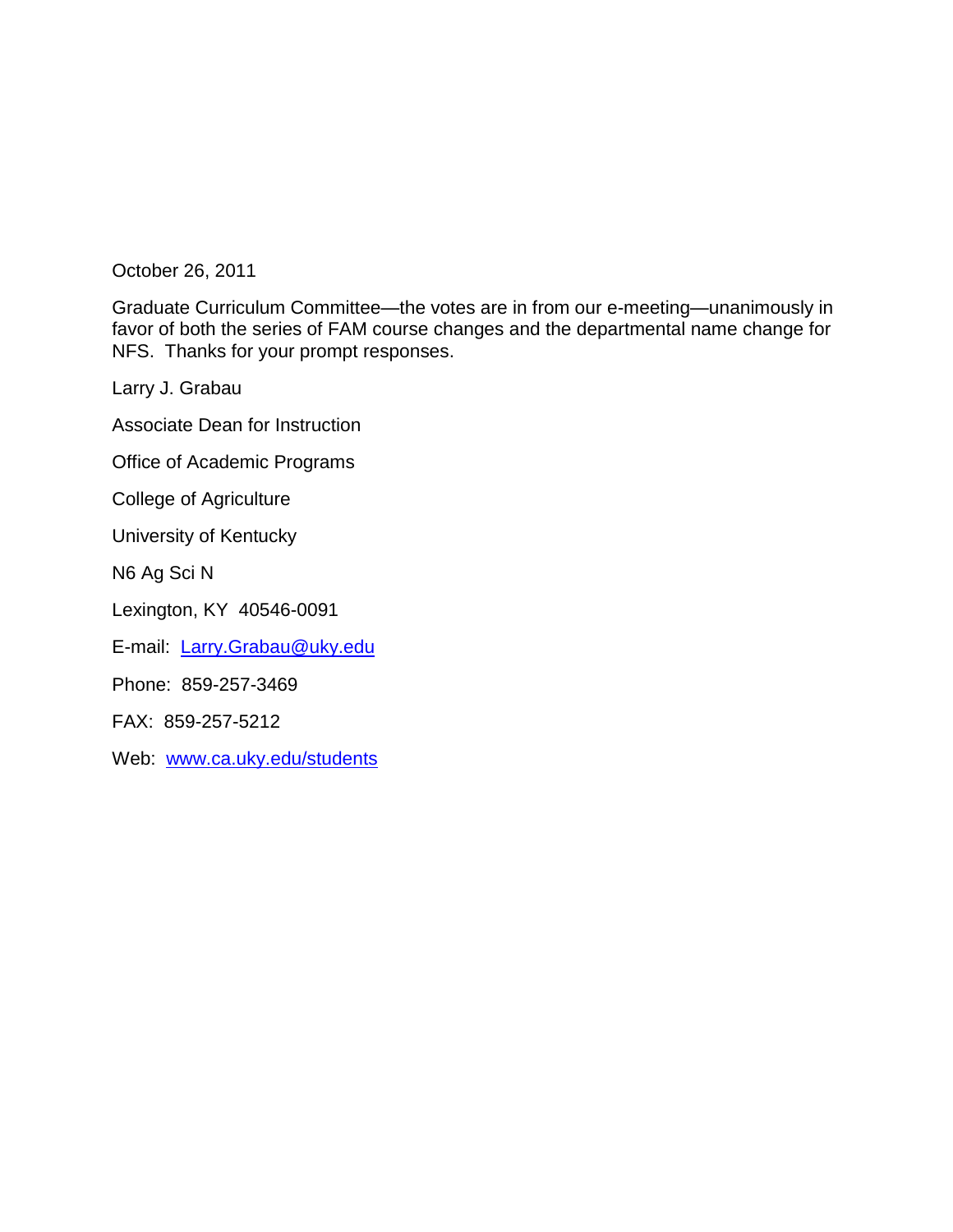October 28, 2011

Dean Smith

The School of Human Environmental Sciences recently voted to support the name change for the Department of Nutrition and Food Science. The proposed name, Department of Dietetics and Human Nutrition was supported by 32 members of the School. One person opposed the name change.

Let me know if you need additional documentation.

Ann Vail

Ann Vail, Ph.D Director, School of Human Environmental Sciences University of Kentucky

Sent from my iPad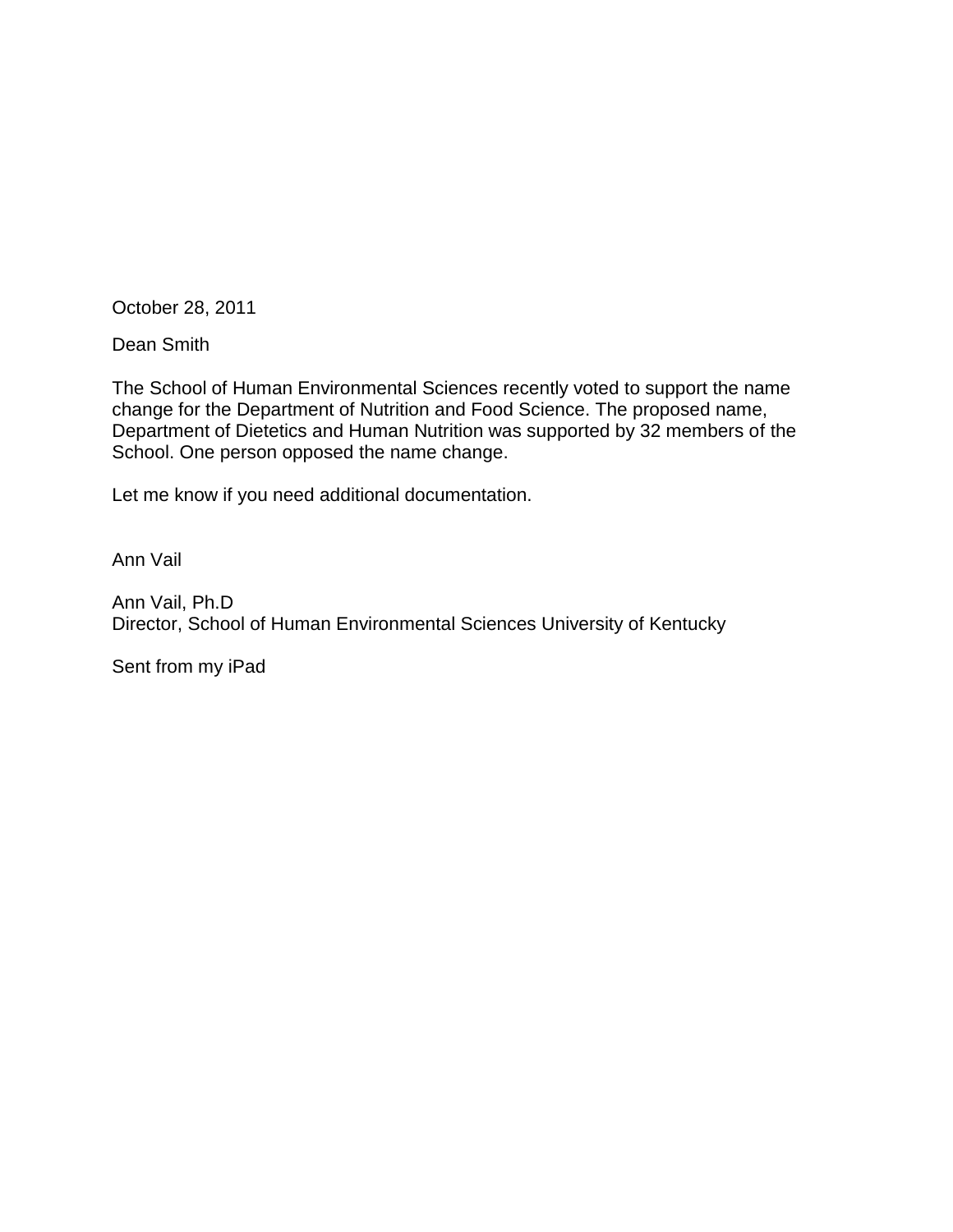October 28, 2011

Lisa--the Undergraduate Curriculum Committee voted unanimously in favor of the department name change this morning. With respect, Larry Grabau Associate Dean for Instruction

Office of Academic Programs

College of Agriculture

University of Kentucky

N6 Ag Sci N

Lexington, KY 40546-0091

E-mail: [Larry.Grabau@uky.edu](mailto:Larry.Grabau@uky.edu)

Phone: 859-257-3469

FAX: 859-257-5212

Web: [www.ca.uky.edu/students](http://www.ca.uky.edu/students)